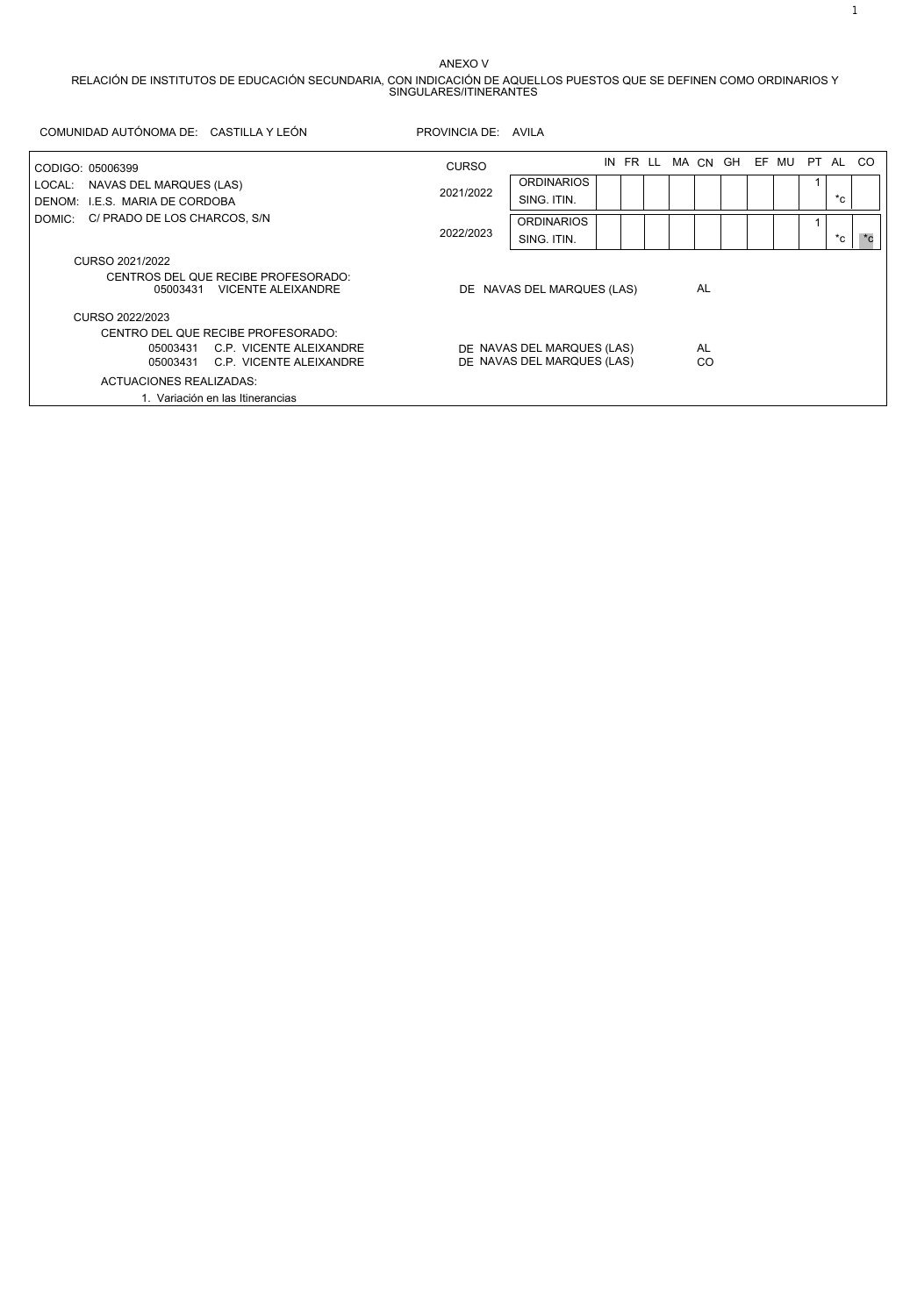|                                                                     | COMUNIDAD AUTÓNOMA DE: CASTILLA Y LEÓN                             | PROVINCIA DE: BURGOS |                    |              |             |           |                                  |                                  |   |              |                |              |              |
|---------------------------------------------------------------------|--------------------------------------------------------------------|----------------------|--------------------|--------------|-------------|-----------|----------------------------------|----------------------------------|---|--------------|----------------|--------------|--------------|
| CODIGO: 09000291                                                    |                                                                    | <b>CURSO</b>         |                    |              |             |           |                                  | IN FR LL MA CN GH EF MU PT AL CO |   |              |                |              |              |
|                                                                     | LOCAL: ARANDA DE DUERO                                             |                      | <b>ORDINARIOS</b>  |              | 1           |           |                                  |                                  | 1 |              | 1              | $\mathbf{1}$ |              |
|                                                                     | DENOM: I.E.S. CARDENAL SANDOVAL Y ROJAS                            | 2021/2022            | SING. ITIN.        |              |             |           |                                  |                                  |   |              |                |              | $^{\star}$ c |
|                                                                     | DOMIC: CALLE JUAN DE JUNI, 2                                       |                      | <b>ORDINARIOS</b>  |              | $\mathbf 0$ |           |                                  |                                  | 1 |              | $\mathbf{1}$   | $\mathbf{1}$ |              |
|                                                                     |                                                                    | 2022/2023            | SING, ITIN.        |              |             |           |                                  |                                  |   |              |                |              | $^{\star}$ c |
|                                                                     | CURSO 2022/2023                                                    |                      |                    |              |             |           |                                  |                                  |   |              |                |              |              |
|                                                                     | CENTRO DEL QUE RECIBE PROFESORADO:<br>09007908 C.P. SANTA CATALINA |                      | DE ARANDA DE DUERO |              |             |           | CO                               |                                  |   |              |                |              |              |
|                                                                     | <b>ACTUACIONES REALIZADAS:</b>                                     |                      |                    |              |             |           |                                  |                                  |   |              |                |              |              |
|                                                                     | 1. Se modifica la Plantilla del Centro                             |                      |                    |              |             |           |                                  |                                  |   |              |                |              |              |
| CODIGO: 09008536<br>LOCAL: BURGOS<br>DENOM: I.E.S. PINTOR LUIS SAEZ |                                                                    |                      |                    |              |             |           | IN FR LL MA CN GH EF MU PT AL CO |                                  |   |              |                |              |              |
|                                                                     | <b>CURSO</b>                                                       | <b>ORDINARIOS</b>    |                    |              |             |           |                                  |                                  |   |              |                |              |              |
|                                                                     | 2021/2022                                                          | SING. ITIN.          |                    |              | 1           |           |                                  | 1                                |   | 1            |                |              |              |
|                                                                     | DOMIC: CALLE ALFONSO XI, S/N.                                      |                      | <b>ORDINARIOS</b>  |              |             |           |                                  |                                  |   |              |                |              |              |
|                                                                     |                                                                    | 2022/2023            | SING. ITIN.        |              |             | $\pmb{0}$ |                                  |                                  | 1 |              | 1              |              |              |
|                                                                     | CURSO 2022/2023                                                    |                      |                    |              |             |           |                                  |                                  |   |              |                |              |              |
|                                                                     | <b>ACTUACIONES REALIZADAS:</b>                                     |                      |                    |              |             |           |                                  |                                  |   |              |                |              |              |
|                                                                     | 1. Se modifica la Plantilla del Centro                             |                      |                    |              |             |           |                                  |                                  |   |              |                |              |              |
| CODIGO: 09007787                                                    |                                                                    | <b>CURSO</b>         |                    |              |             |           |                                  | IN FR LL MA CN GH EF MU PT AL CO |   |              |                |              |              |
| LOCAL: MIRANDA DE EBRO                                              |                                                                    |                      | <b>ORDINARIOS</b>  | $\mathbf{1}$ |             | 1         |                                  |                                  |   | $\mathbf{1}$ | 2              |              |              |
|                                                                     | DENOM: I.E.S. MONTES OBARENES                                      | 2021/2022            | SING. ITIN.        |              |             |           |                                  |                                  |   |              |                |              |              |
| DOMIC: C/ FRANCIA Nº 28                                             |                                                                    |                      | <b>ORDINARIOS</b>  | $\mathbf{1}$ |             | $\pmb{0}$ |                                  |                                  |   | $\mathbf{1}$ | $\overline{2}$ |              |              |
|                                                                     | 2022/2023                                                          | SING. ITIN.          |                    |              |             |           |                                  |                                  |   |              |                |              |              |
|                                                                     | CURSO 2022/2023                                                    |                      |                    |              |             |           |                                  |                                  |   |              |                |              |              |
|                                                                     | <b>ACTUACIONES REALIZADAS:</b>                                     |                      |                    |              |             |           |                                  |                                  |   |              |                |              |              |
|                                                                     | 1. Se modifica la Plantilla del Centro                             |                      |                    |              |             |           |                                  |                                  |   |              |                |              |              |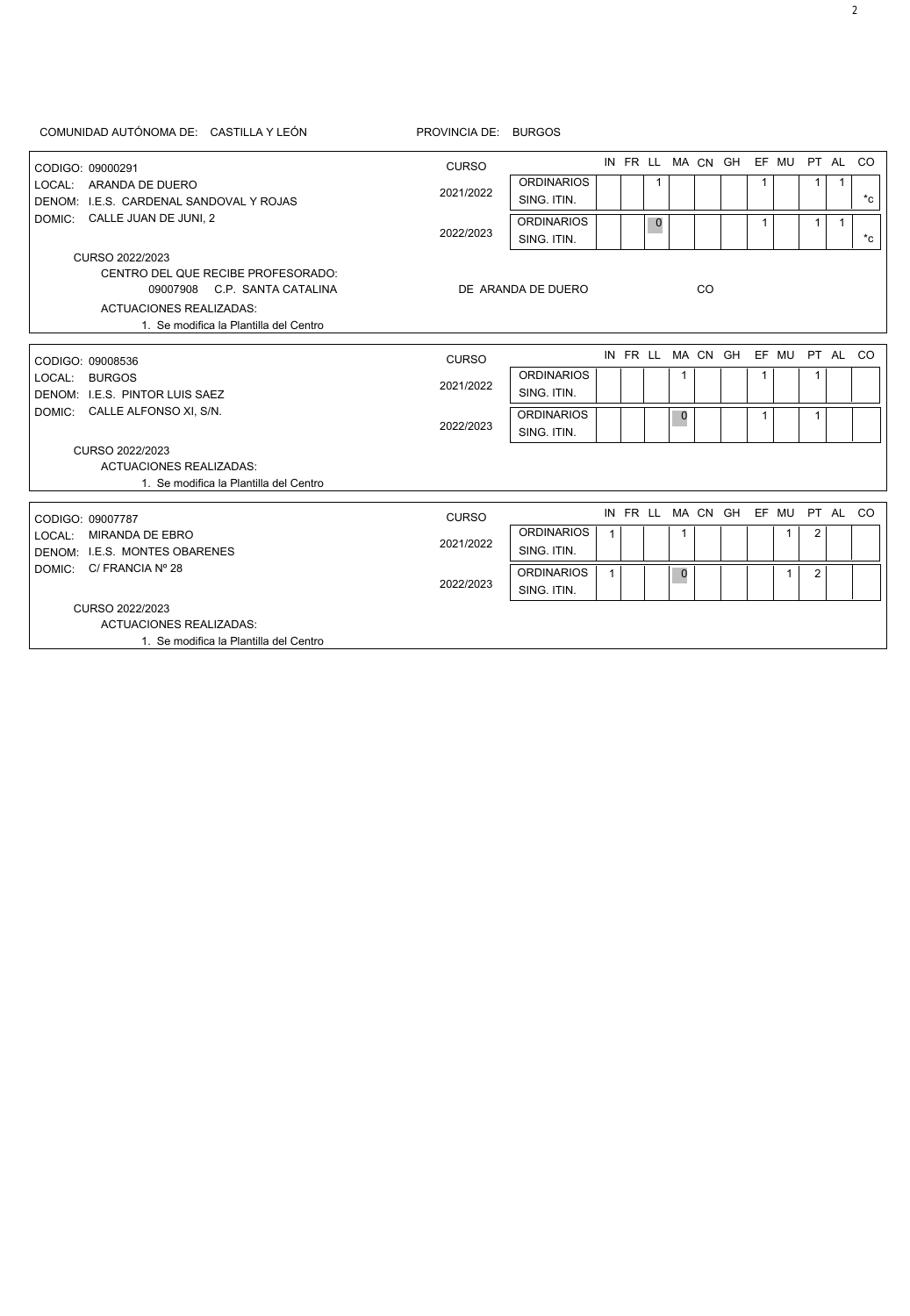## COMUNIDAD AUTÓNOMA DE: CASTILLA Y LEÓN PROVINCIA DE: LEON

| CODIGO: 24012803           |                                            |                                                               | <b>CURSO</b>               |                   |  | IN FR LL |  |          | MACN GH EF MU |  | PT AL CO |                    |  |
|----------------------------|--------------------------------------------|---------------------------------------------------------------|----------------------------|-------------------|--|----------|--|----------|---------------|--|----------|--------------------|--|
| LOCAL:                     | VALDERAS<br>DENOM: I.E.S. OCTAVIANO ANDRES |                                                               |                            | <b>ORDINARIOS</b> |  |          |  |          |               |  |          |                    |  |
|                            |                                            |                                                               | 2021/2022                  | SING. ITIN.       |  |          |  |          |               |  |          | *c                 |  |
| DOMIC: CALLE ALTAFRIA, S/N |                                            |                                                               | <b>ORDINARIOS</b>          |                   |  |          |  |          |               |  |          | $\boldsymbol{C}^*$ |  |
|                            |                                            |                                                               | 2022/2023                  | SING, ITIN.       |  |          |  |          |               |  |          | $^{\ast}$ c        |  |
|                            | CURSO 2021/2022                            |                                                               |                            |                   |  |          |  |          |               |  |          |                    |  |
|                            | 24012785                                   | CENTROS DEL QUE RECIBE PROFESORADO:<br>NTRA. SRA. DEL SOCORRO | DE VALDERAS                |                   |  |          |  | AL       |               |  |          |                    |  |
|                            | CURSO 2022/2023                            |                                                               |                            |                   |  |          |  |          |               |  |          |                    |  |
|                            |                                            | CENTRO DEL QUE RECIBE PROFESORADO:                            |                            |                   |  |          |  |          |               |  |          |                    |  |
|                            | 24012785<br>24012785                       | C.P. NTRA, SRA, DEL SOCORRO<br>C.P. NTRA. SRA. DEL SOCORRO    | DE VALDERAS<br>DE VALDERAS |                   |  |          |  | AL<br>CO |               |  |          |                    |  |
|                            | ACTUACIONES REALIZADAS:                    |                                                               |                            |                   |  |          |  |          |               |  |          |                    |  |
|                            |                                            | 1. Variación en las Itinerancias                              |                            |                   |  |          |  |          |               |  |          |                    |  |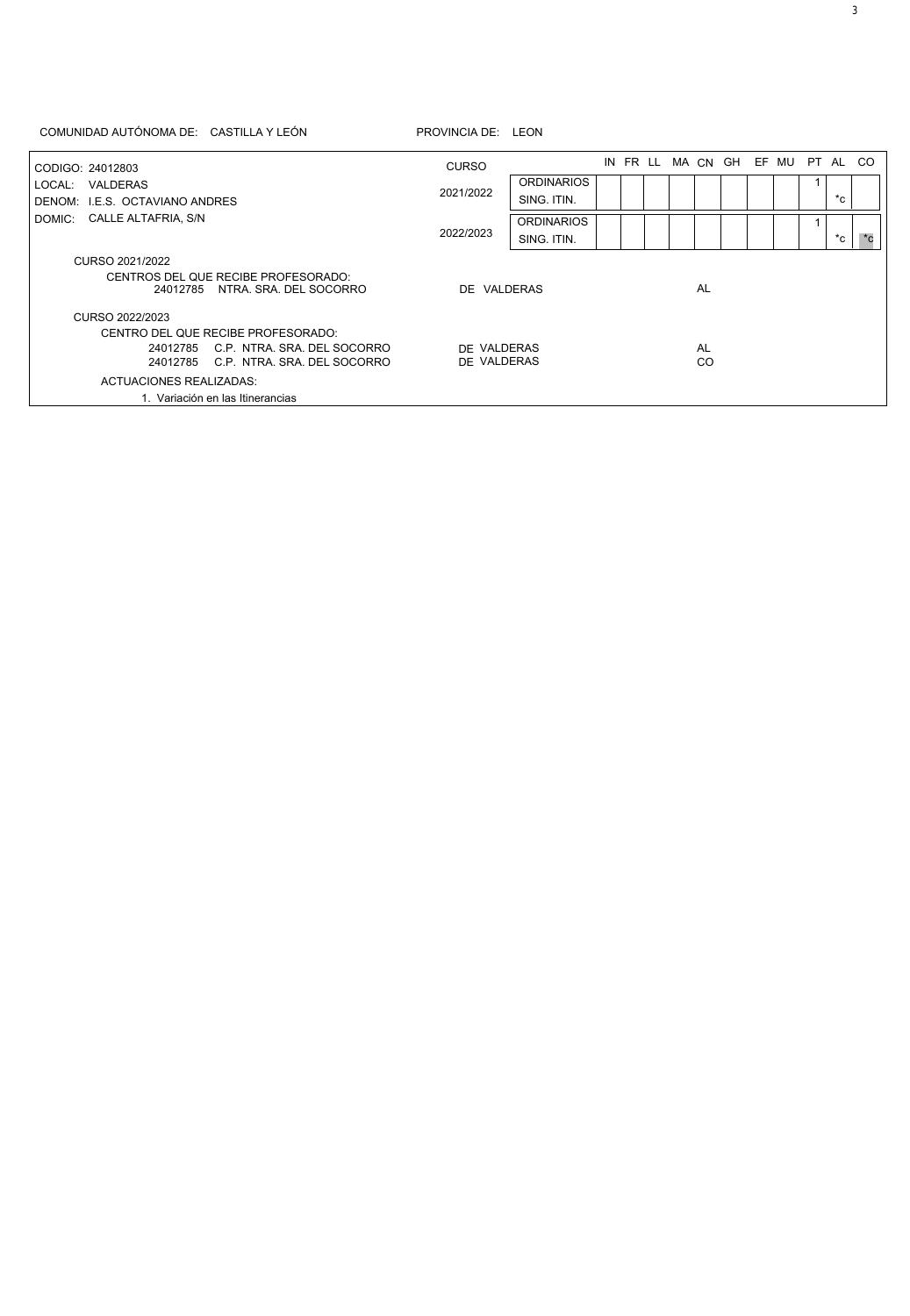| CODIGO: 34003750<br>LOCAL: SALDAÑA<br>DENOM: I.E.S. CONDES DE SALDAÑA<br>AVENIDA FRANCISCO GÓMEZ, 4<br>DOMIC: | <b>CURSO</b><br>2021/2022                                                  | <b>ORDINARIOS</b><br>SING. ITIN.<br><b>ORDINARIOS</b> |  |  |  |                 | MACN GH EF MU |  | PT AL<br>$^{\star}$ c | <sub>co</sub><br>*c |
|---------------------------------------------------------------------------------------------------------------|----------------------------------------------------------------------------|-------------------------------------------------------|--|--|--|-----------------|---------------|--|-----------------------|---------------------|
|                                                                                                               | 2022/2023                                                                  | SING. ITIN.                                           |  |  |  |                 |               |  | $^*c$ .               | *c                  |
| CURSO 2021/2022                                                                                               |                                                                            |                                                       |  |  |  |                 |               |  |                       |                     |
| CENTROS DEL QUE RECIBE PROFESORADO:<br>34002231<br>34002231                                                   | DE SALDAÑA<br><b>VILLA Y TIERRA</b><br>DE SALDAÑA<br><b>VILLA Y TIERRA</b> |                                                       |  |  |  | <b>AL</b><br>CO |               |  |                       |                     |
| CURSO 2022/2023                                                                                               |                                                                            |                                                       |  |  |  |                 |               |  |                       |                     |
| CENTRO DEL QUE RECIBE PROFESORADO:                                                                            |                                                                            |                                                       |  |  |  |                 |               |  |                       |                     |
| 34002231<br>34002231                                                                                          | DE SALDAÑA<br>C.P. VILLA Y TIERRA<br>DE SALDAÑA<br>C.P. VILLA Y TIERRA     |                                                       |  |  |  | <b>AL</b><br>CO |               |  |                       |                     |
| <b>ACTUACIONES REALIZADAS:</b>                                                                                |                                                                            |                                                       |  |  |  |                 |               |  |                       |                     |
| 1. Variación en las Itinerancias                                                                              |                                                                            |                                                       |  |  |  |                 |               |  |                       |                     |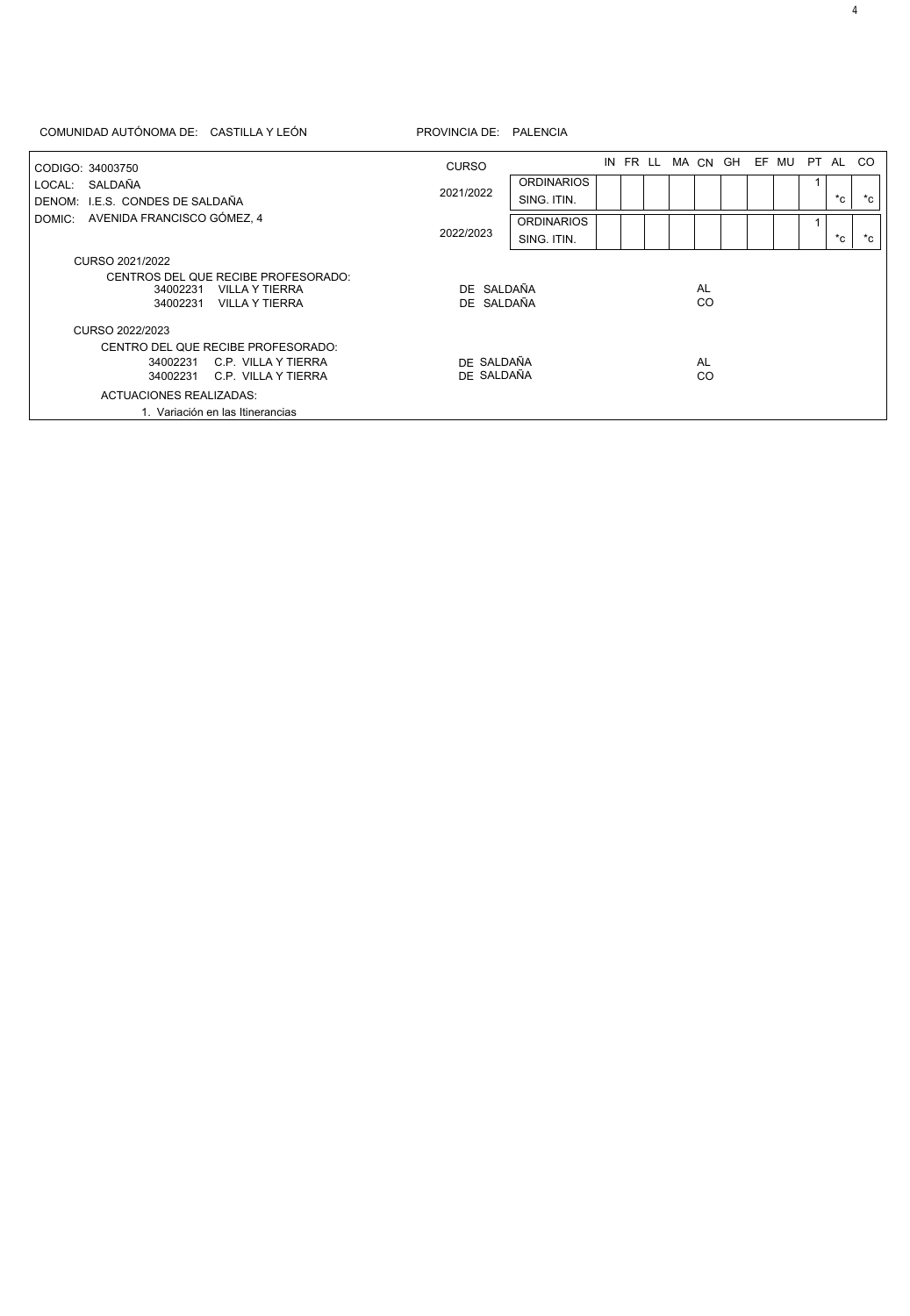| COMUNIDAD AUTÓNOMA DE: CASTILLA Y LEÓN                             | PROVINCIA DE: SALAMANCA |                   |  |  |   |  |    |                                  |  |              |   |              |
|--------------------------------------------------------------------|-------------------------|-------------------|--|--|---|--|----|----------------------------------|--|--------------|---|--------------|
| CODIGO: 37009271                                                   | <b>CURSO</b>            |                   |  |  |   |  |    | IN FR LL MA CN GH EF MU PT AL CO |  |              |   |              |
| LOCAL: SALAMANCA                                                   |                         | <b>ORDINARIOS</b> |  |  | 1 |  |    |                                  |  | 1            |   |              |
| DENOM: I.E.S. FRANCISCO DE SALINAS                                 | 2021/2022               | SING. ITIN.       |  |  |   |  |    |                                  |  |              |   |              |
| DOMIC: CALLE JULITA RAMOS, S/N                                     |                         | <b>ORDINARIOS</b> |  |  | 1 |  |    |                                  |  | $\mathbf{1}$ | 1 |              |
|                                                                    | 2022/2023               | SING. ITIN.       |  |  |   |  |    |                                  |  |              |   | $^{\star}$ c |
| CURSO 2021/2022                                                    |                         |                   |  |  |   |  |    |                                  |  |              |   |              |
| CURSO 2022/2023                                                    |                         |                   |  |  |   |  |    |                                  |  |              |   |              |
| CENTRO DEL QUE RECIBE PROFESORADO:                                 |                         |                   |  |  |   |  |    |                                  |  |              |   |              |
| 37005241 C.P. FILIBERTO VILLALOBOS                                 | DE SALAMANCA            |                   |  |  |   |  | CO |                                  |  |              |   |              |
| <b>ACTUACIONES REALIZADAS:</b>                                     |                         |                   |  |  |   |  |    |                                  |  |              |   |              |
| 1. Variación en las Itinerancias                                   |                         |                   |  |  |   |  |    |                                  |  |              |   |              |
| CODIGO: 37006014                                                   | <b>CURSO</b>            |                   |  |  |   |  |    | IN FR LL MA CN GH EF MU PT AL CO |  |              |   |              |
| LOCAL: SALAMANCA                                                   |                         | <b>ORDINARIOS</b> |  |  |   |  |    |                                  |  |              |   |              |
| DENOM: I.E.S. MATEO HERNANDEZ                                      | 2021/2022               | SING. ITIN.       |  |  |   |  |    |                                  |  |              |   |              |
| DOMIC: CALLE DE LA DOCENCIA S/N                                    |                         | <b>ORDINARIOS</b> |  |  |   |  |    |                                  |  |              | 1 |              |
|                                                                    | 2022/2023               | SING. ITIN.       |  |  |   |  |    |                                  |  |              |   | $^{\ast}$ c  |
| CURSO 2021/2022                                                    |                         |                   |  |  |   |  |    |                                  |  |              |   |              |
| CURSO 2022/2023<br>CENTRO DEL QUE RECIBE PROFESORADO:              |                         |                   |  |  |   |  |    |                                  |  |              |   |              |
| 37006038 C.P. FELIX RODRIGUEZ DE LA FUENT                          | DE SALAMANCA            |                   |  |  |   |  | CO |                                  |  |              |   |              |
| <b>ACTUACIONES REALIZADAS:</b><br>1. Variación en las Itinerancias |                         |                   |  |  |   |  |    |                                  |  |              |   |              |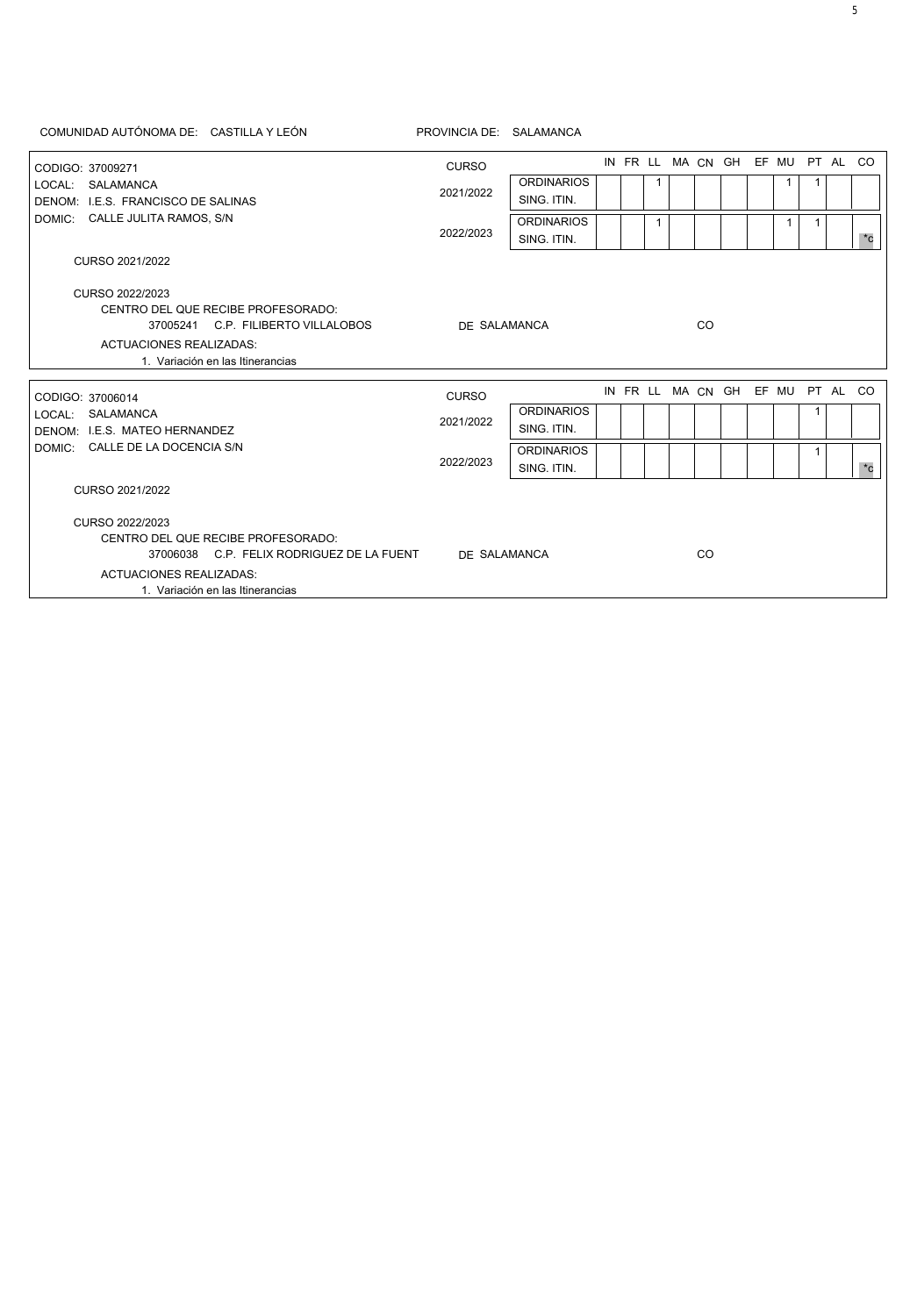CODIGO: 47007318 CODIGO: 47001419 CODIGO: 47011097 DOMIC: CALLE SAN PEDRO, 48 DOMIC: SANTA TERESA DE JESUS, 12 DOMIC: PROLONGACIÓN DEL CAMINO HONDO, S/N LOCAL: ISCAR LOCAL: MEDINA DEL CAMPO LOCAL: MOJADOS DENOM: I.E.S. SANTO TOMAS DE AQUINO DENOM: I.E.S. GOMEZ PEREIRA DENOM: I.E.S.O. RIBERA DEL CEGA IN FR LL MA CN GH EF MU PT AL CO IN FRILL MAICN GHI EF MUI PT ALICO EF MU PT AL IN FR LL MA CN GH **ORDINARIOS** ORDINARIOS ORDINARIOS SING. ITIN. SING. ITIN. SING. ITIN. **ORDINARIOS** ORDINARIOS SING. ITIN. SING. ITIN. 1 1 1 1 2021/2022 2021/2022 2021/2022 2022/2023 2022/2023 2022/2023 CENTRO DEL QUE RECIBE PROFESORADO: CENTRO DEL QUE RECIBE PROFESORADO: CENTRO DEL QUE RECIBE PROFESORADO: 47001122 C.P. ALVAR FAÑEZ 47001316 C.P. OBISPO BARRIENTOS 47001559 C.P. TIERRA DE PINARES CO CO CO ACTUACIONES REALIZADAS: ACTUACIONES REALIZADAS: ACTUACIONES REALIZADAS: 1. Variación en las Itinerancias 1. Variación en las Itinerancias DE ISCAR DE MEDINA DEL CAMPO DE MOJADOS CURSO CURSO CURSO CO \*c \*c \*c CURSO 2022/2023 CURSO 2022/2023 CURSO 2022/2023 CURSO 2021/2022 CURSO 2021/2022 CURSO 2021/2022

COMUNIDAD AUTÓNOMA DE: CASTILLA Y LEÓN PROVINCIA DE: VALLADOLID

1. Variación en las Itinerancias

6